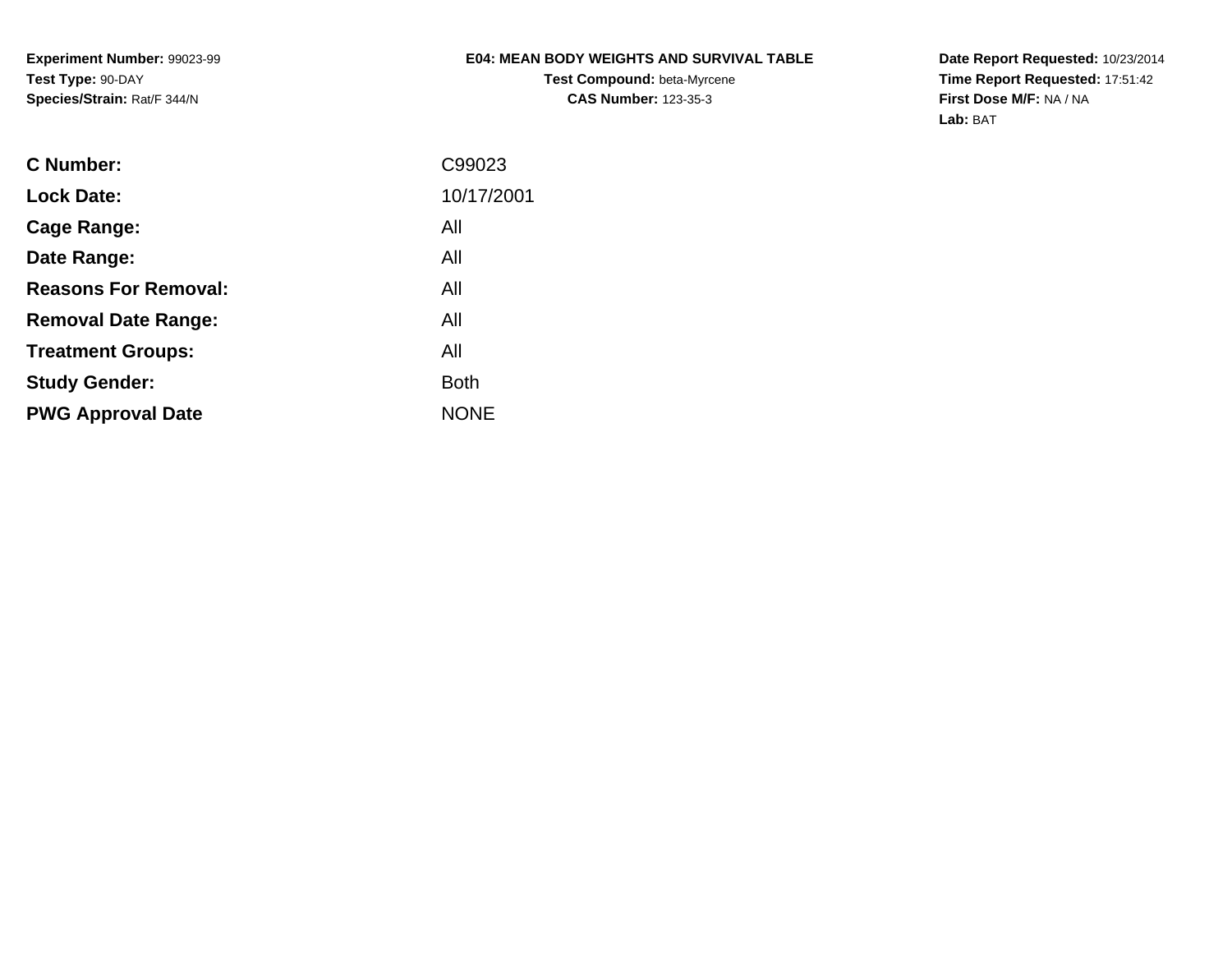### **E04: MEAN BODY WEIGHTS AND SURVIVAL TABLE**

# **Test Compound:** beta-Myrcene**CAS Number:** 123-35-3

**Date Report Requested:** 10/23/2014 **Time Report Requested:** 17:51:42**First Dose M/F:** NA / NA**Lab:** BAT

### **MALE**

| <b>DAY</b>                | 0 G/KG |    |       | 0.25 G/KG   |    |       | G/KG<br>0.5 |    |       | G/KG<br>1.0 |    |
|---------------------------|--------|----|-------|-------------|----|-------|-------------|----|-------|-------------|----|
|                           | WT(g)  | N  | WT(g) | % OF CNTL N |    | WT(g) | % OF CNTL N |    | WT(g) | % OF CNTL N |    |
|                           | 87.5   | 10 | 87.1  | 99.6        | 10 | 86.8  | 99.3        | 10 | 86.2  | 98.5        | 10 |
| 8                         | 119.3  | 10 | 120.4 | 100.9       | 10 | 117.6 | 98.6        | 10 | 117.1 | 98.2        | 10 |
| 15                        | 154.0  | 10 | 153.4 | 99.6        | 10 | 151.2 | 98.2        | 10 | 148.9 | 96.7        | 10 |
| 22                        | 186.5  | 10 | 186.5 | 100.0       | 10 | 181.8 | 97.5        | 10 | 177.3 | 95.1        | 9  |
| <b>TERM</b><br><b>SAC</b> | 192.8  | 10 | 192.6 | 99.9        | 10 | 187.6 | 97.3        | 10 | 182.1 | 94.5        | 9  |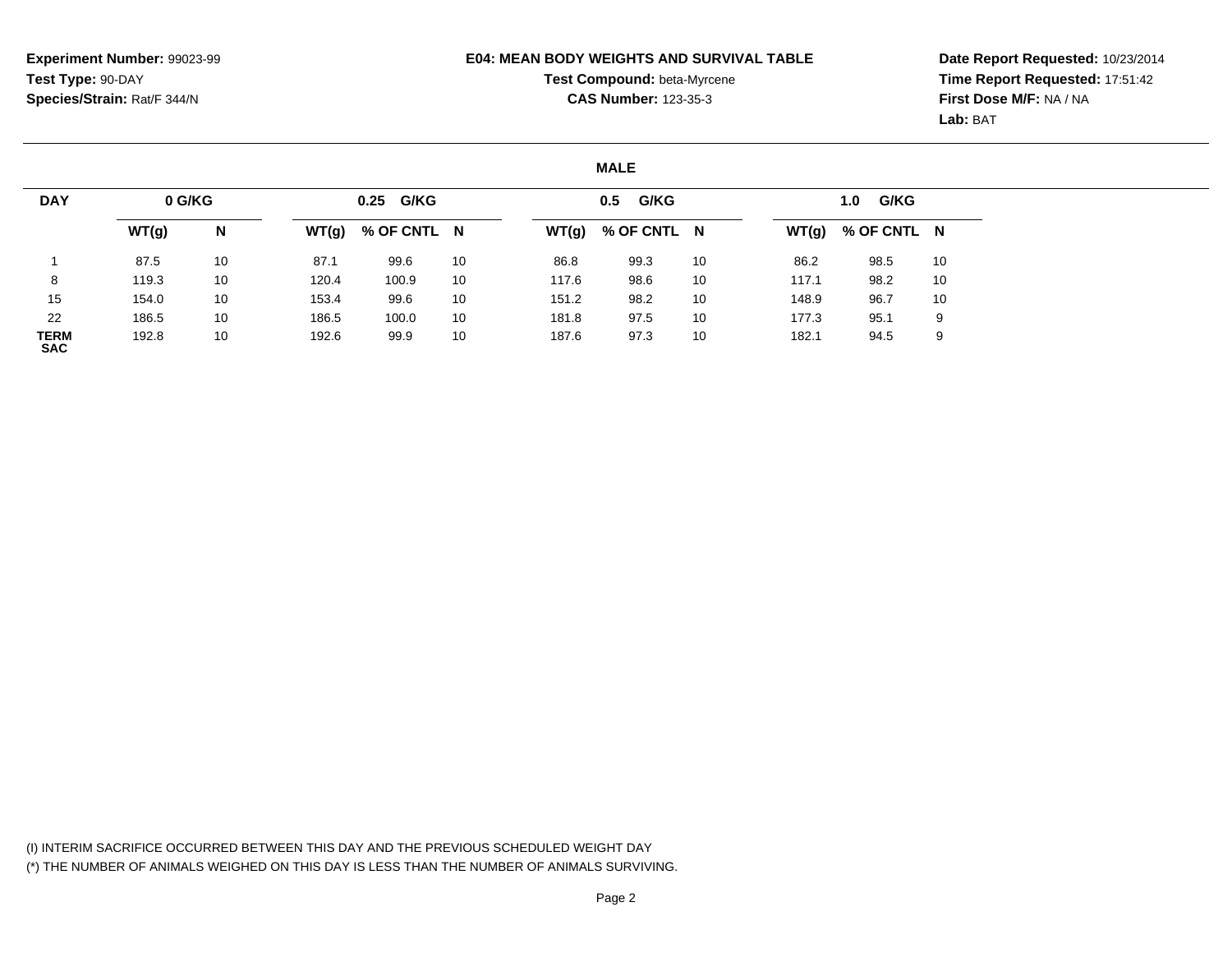**SAC**

# **E04: MEAN BODY WEIGHTS AND SURVIVAL TABLE**

**Test Compound:** beta-Myrcene**CAS Number:** 123-35-3

#### **MALE**

| <b>DAY</b>  |       | 2.0 G/KG            |    |      | 4.0 G/KG            |    |
|-------------|-------|---------------------|----|------|---------------------|----|
|             |       | $WT(g)$ % OF CNTL N |    |      | $WT(g)$ % OF CNTL N |    |
|             | 88.3  | 100.9               | 10 | 87.8 | 100.3               | 10 |
| 8           | 98.7  | 82.7                | 9  |      |                     |    |
| 15          | 132.9 | 86.3                | 8  |      |                     |    |
| 22          | 164.1 | 88.0                | 6  |      |                     |    |
| <b>TERM</b> | 163.6 | 84.9                | 6  |      |                     |    |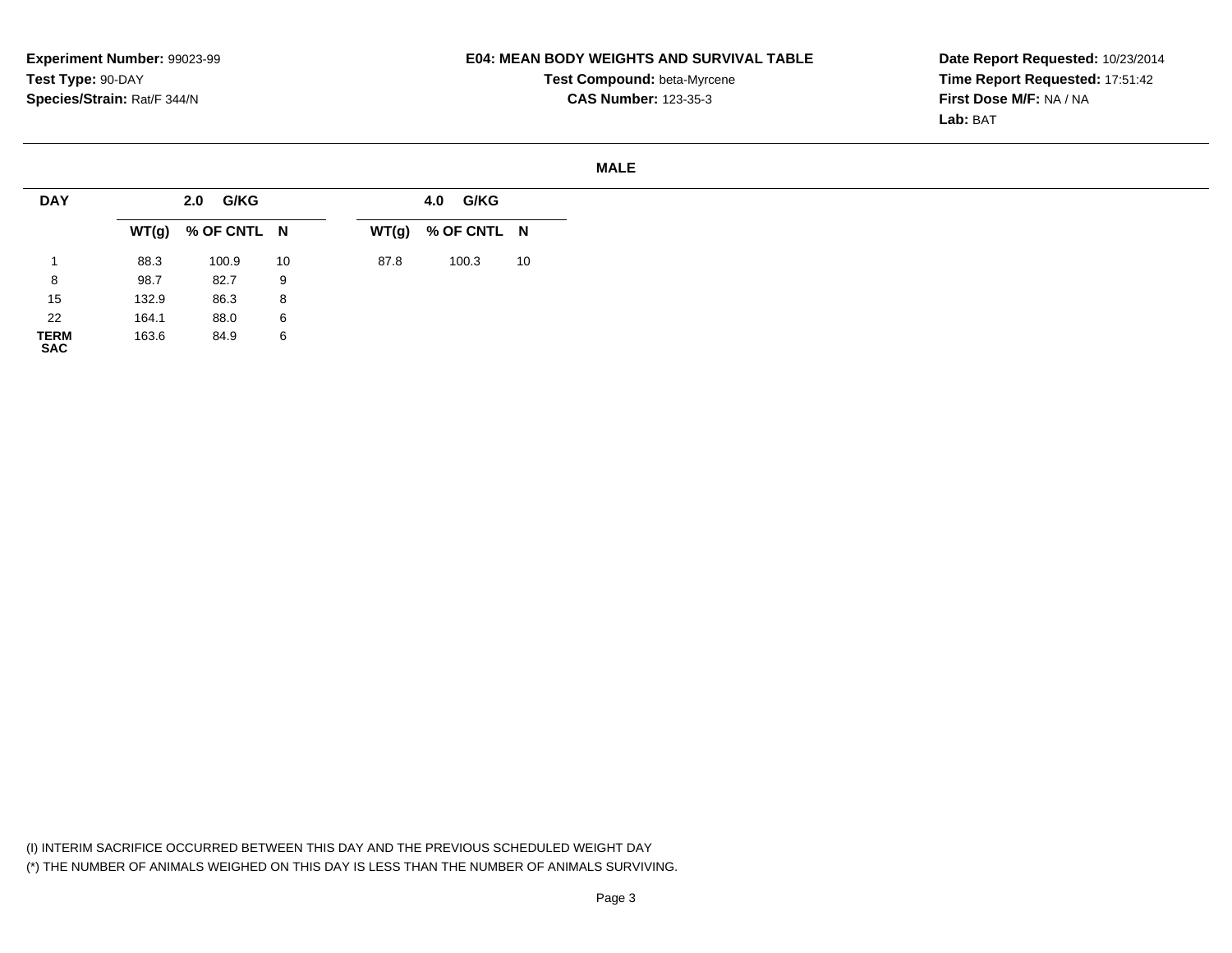# **E04: MEAN BODY WEIGHTS AND SURVIVAL TABLE**

**Test Compound:** beta-Myrcene**CAS Number:** 123-35-3

\*\*\*END OF MALE DATA\*\*\*

**Date Report Requested:** 10/23/2014**Time Report Requested:** 17:51:42**First Dose M/F:** NA / NA**Lab:** BAT

(I) INTERIM SACRIFICE OCCURRED BETWEEN THIS DAY AND THE PREVIOUS SCHEDULED WEIGHT DAY(\*) THE NUMBER OF ANIMALS WEIGHED ON THIS DAY IS LESS THAN THE NUMBER OF ANIMALS SURVIVING.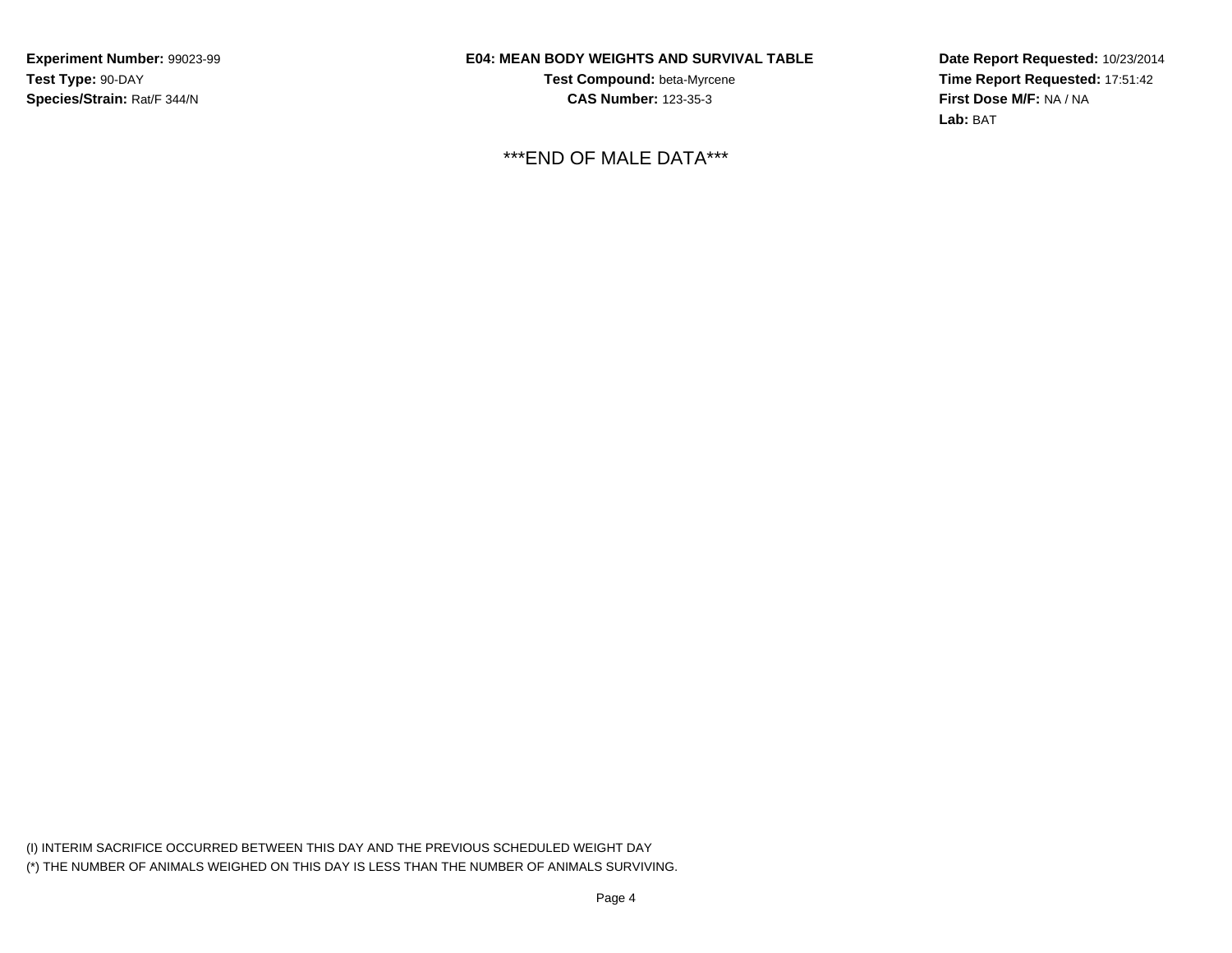### **E04: MEAN BODY WEIGHTS AND SURVIVAL TABLE**

# **Test Compound:** beta-Myrcene**CAS Number:** 123-35-3

**Date Report Requested:** 10/23/2014 **Time Report Requested:** 17:51:42**First Dose M/F:** NA / NA**Lab:** BAT

### **FEMALE**

| <b>DAY</b>                | 0 G/KG |    |       | 0.25 G/KG   |    |       | G/KG<br>0.5 |    |       | G/KG<br>1.0         |    |
|---------------------------|--------|----|-------|-------------|----|-------|-------------|----|-------|---------------------|----|
|                           | WT(g)  | N  | WT(g) | % OF CNTL N |    | WT(g) | % OF CNTL N |    |       | $WT(g)$ % OF CNTL N |    |
|                           | 86.3   | 10 | 87.9  | 101.8       | 10 | 86.7  | 100.5       | 10 | 86.8  | 100.5               | 10 |
| 8                         | 108.5  | 10 | 110.4 | 101.7       | 10 | 108.6 | 100.1       | 10 | 108.3 | 99.8                | 10 |
| 15                        | 125.6  | 10 | 127.0 | 101.1       | 10 | 125.3 | 99.7        | 10 | 124.2 | 98.9                | 10 |
| 22                        | 140.3  | 10 | 141.2 | 100.6       | 10 | 138.1 | 98.4        | 10 | 139.4 | 99.4                | 9  |
| <b>TERM</b><br><b>SAC</b> | 142.3  | 10 | 142.3 | 100.0       | 10 | 140.3 | 98.6        | 10 | 143.6 | 100.9               | 9  |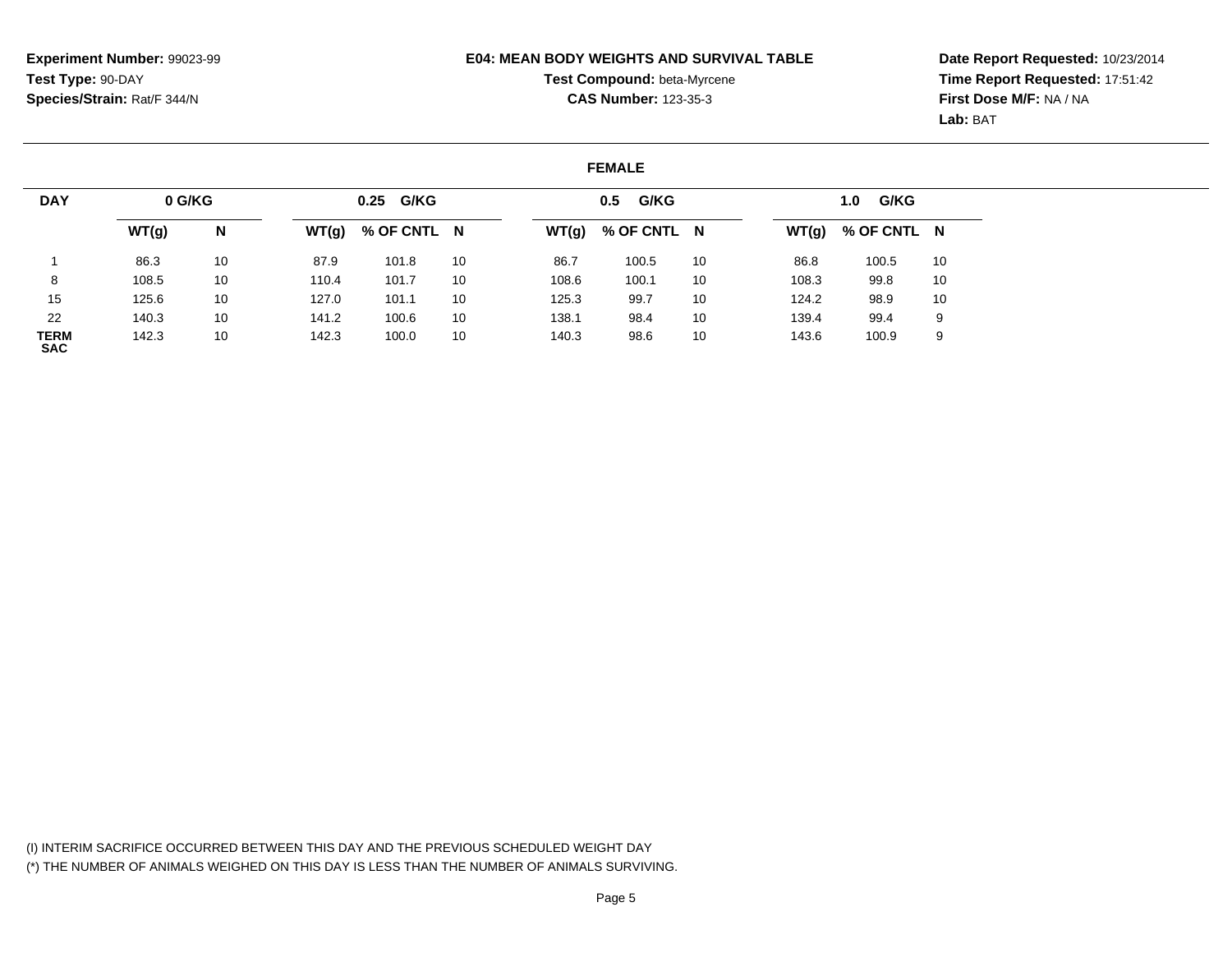**SAC**

# **E04: MEAN BODY WEIGHTS AND SURVIVAL TABLE**

**Test Compound:** beta-Myrcene**CAS Number:** 123-35-3

**Date Report Requested:** 10/23/2014 **Time Report Requested:** 17:51:42**First Dose M/F:** NA / NA**Lab:** BAT

#### **FEMALE**

| <b>DAY</b>  |       | 2.0 G/KG            |    |      | <b>G/KG</b><br>4.0  |    |
|-------------|-------|---------------------|----|------|---------------------|----|
|             |       | $WT(g)$ % OF CNTL N |    |      | $WT(g)$ % OF CNTL N |    |
|             | 87.1  | 100.9               | 10 | 86.7 | 100.5               | 10 |
| 8           | 86.8  | 80.0                | 6  |      |                     |    |
| 15          | 104.0 | 82.8                | 6  |      |                     |    |
| 22          | 122.6 | 87.4                | 6  |      |                     |    |
| <b>TERM</b> | 128.4 | 90.2                | 6  |      |                     |    |

(I) INTERIM SACRIFICE OCCURRED BETWEEN THIS DAY AND THE PREVIOUS SCHEDULED WEIGHT DAY(\*) THE NUMBER OF ANIMALS WEIGHED ON THIS DAY IS LESS THAN THE NUMBER OF ANIMALS SURVIVING.